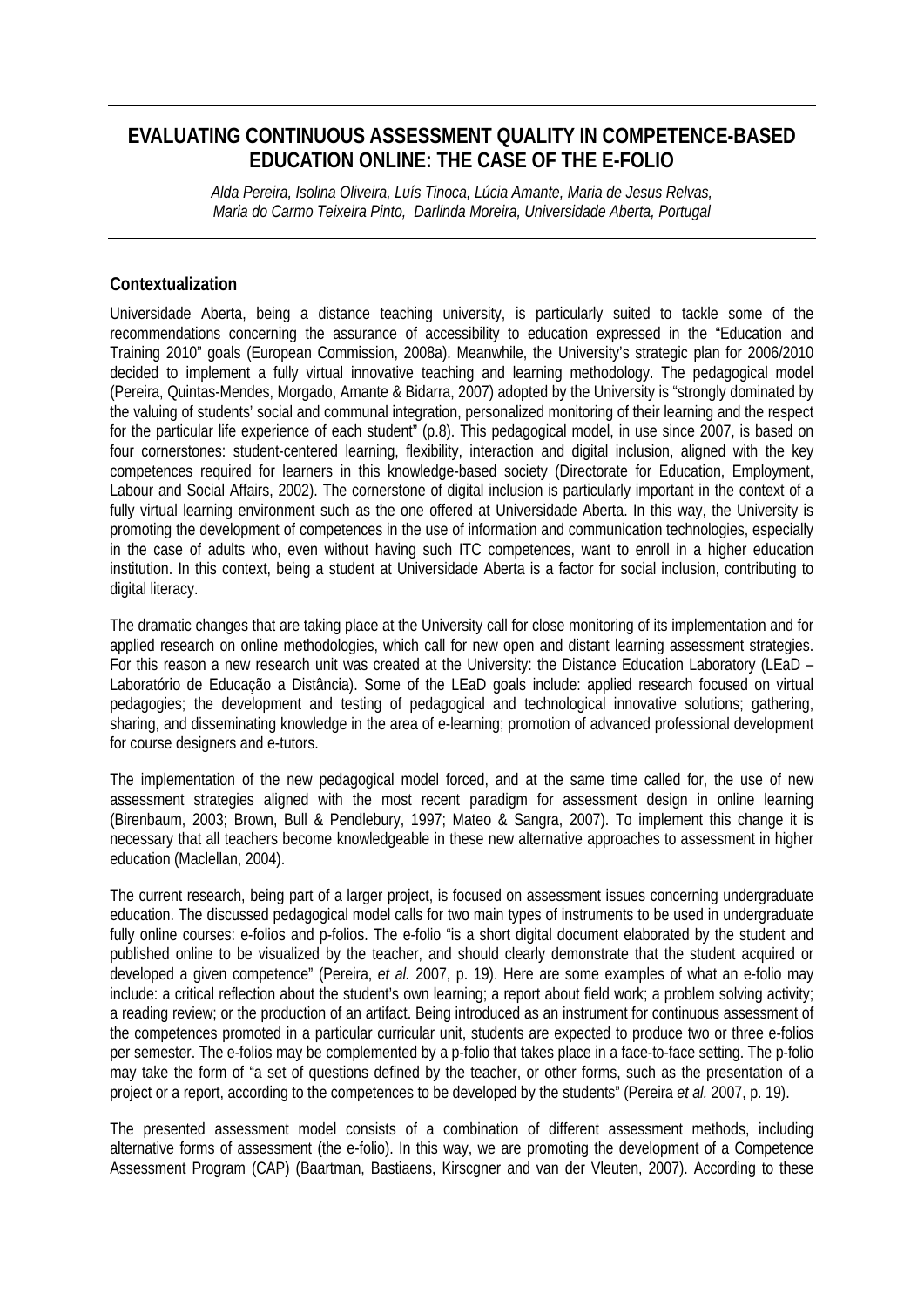authors, "CAPs combine elements of the testing culture and the assessment culture. Newer forms of assessment are not regarded as alternative to traditional tests, but as complementary to them" (Baartman *et al.*, 2007, p. 117). Using just one assessment instrument is insufficient to make a clear judgment about one's competence. It is necessary to conceptualize the assessment of competences by taking into account that they represent a complex concept that includes knowledge, skills, aptitudes and values. Therefore, there is a clear need to develop a CAP including various assessment methods.

In order to implement this project it was fundamental to start by reflecting on the concept of competence to be adopted. The agreed, ongoing, construct for competence in use was based on the work of the DeSeCo project (Directorate for Education, Employment, Labour and Social Affairs, 2002) that presents competence as the capacity to successfully respond to individual, and societal, solicitations or to successfully perform a task or activity, requiring the mobilization of knowledge (both implicitly and explicitly), abilities, attitudes, emotions and values. At its highest level, this conceptualization of competence implies to choose and adapt from within the acquired processes those ones necessary to solve an unknown complex task or problem (Rey, Carette, DeFrance e Kahn, 2005). Based upon the group initial discussions, four main types of competences were considered for the e-folios analysis: problem solving; group work; metacognitive; and fluency in ITC use (Table 1).

| Table 1 | Types of Competence |
|---------|---------------------|
|         |                     |

| Metacompetence     | Competence description                                                          |
|--------------------|---------------------------------------------------------------------------------|
| Problem solving    | 1. Observe/gather/select/identify/analyze phenomena/situations/cases/documents  |
|                    | according to a theory/approach/perspective                                      |
|                    | 2. Compare/justify/confront/question perspectives/approaches/viewpoints         |
|                    | 3. Decide/state/make judgements                                                 |
|                    | 4. Plan/organize/design an intervention/product/service                         |
|                    | 5. Argument/question/discuss/interpret                                          |
|                    | 6. Present/synthesize/summarize/describe/characterize in diverse contexts about |
|                    | situations/phenomena/cases                                                      |
|                    | 7. Plan/present a discourse (audio, video, text)                                |
| Group Work         | 8. Share information and resources (documents, summaries, e-folios)             |
|                    | 9. Exhibit solidarity/peer help                                                 |
|                    | 10. Promote group action/interaction (to make suggestions/proposals)            |
| Metacognitive      | 11. Reflect upon one's trajectory/ learning process/knowledge/goals             |
|                    | 12. Analyze/identify gaps of knowledge/wrong turns/shortcomings                 |
|                    | 13. Self-questioning, explicit/describe learning obstacles                      |
| Fluency in ITC use | 14. Efficient use of ITC tools                                                  |
|                    | 15. Plan/create products to be available online                                 |

## **Aims and Questions**

The current project intends to research and develop the pedagogical model for undergraduate courses at Universidade Aberta, and to identify strategies that promote the students' learning and success. In particular, we are concerned with the development of instruments and approaches to continuous assessment, targeted at the promotion of specific competences. In this context, two main research questions were asked: 1) What relationship is there between the concept of competence being used in the e-folios and our current working definition? 2) What are the main characteristics of the e-folios?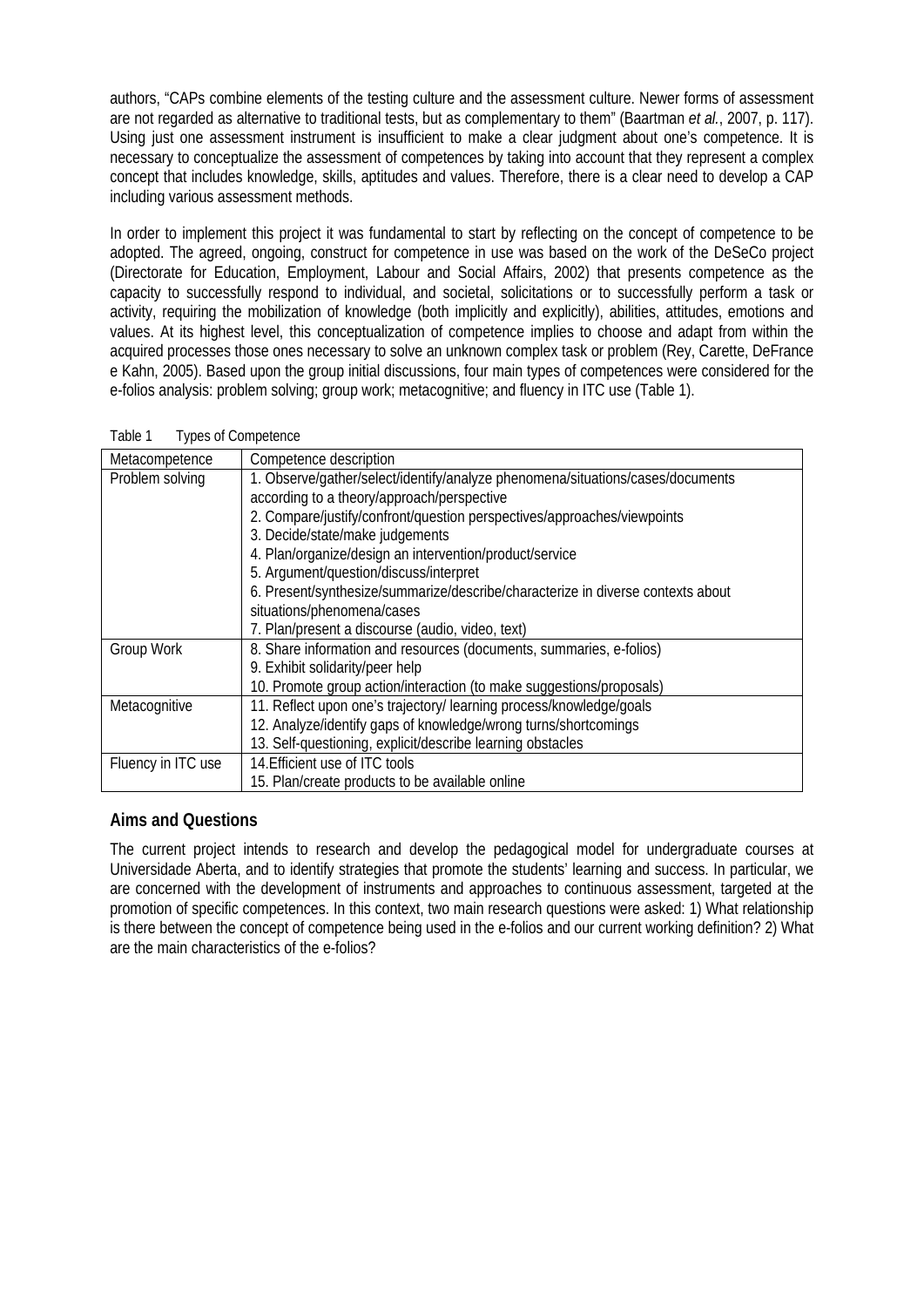## **Methodology**

The methodology used in the whole project is design-based research. Bereiter (2002) defines design-based research as any kind of research that produces findings that are fed back into further cycles of innovative design. The use of design-based research includes five main principles: (i) strategic investigation as an answer for identified problems; (ii) contextualized research focused on the identified problems; (iii) research targeted at innovation and practical applications; (iv) a practice conceived and oriented by research goals; and (v) the existence of research and assessment cycles for the planned interventions. Anderson (2005) specifically refers to the suitability of applying design-based research methods to educational innovation contexts, in general, and to distance education, in particular.

For this research, after the group discussion and clarification around the concept of competence, the second stage was focused on the analysis of a pool of 35 e-folios collected within a sample of volunteer teachers, representing seven different scientific areas: education (n=10), languages (n=10), culture (n=4), literature (n=3), natural sciences (n=2), economy (n=2), and documental sciences (n=4).

In order to develop the analysis, the research team created an analysis grid centered on the following criteria: the course competences; the e-folio competences; types of competences; the assignment; types of task; assessment criteria; instructions; resources; timetable; and structure. This grid of analysis resulted from a previous exploration of a subset of e-folios, under the lenses of the theoretical framework and its application to didactical contexts, as well as from the presented research questions.

In order triangulate data, the team was organized into smaller 3 person groups: each group analyzed a set of efolios which was afterwards analyzed by another group. Finally, the results were discussed among the members of the team. During this phase, the group felt a strong need to recalibrate, discuss and upgrade the criteria being used to fill out the analysis grid and continuously readjust inter-codification.

## **Results and Analysis**

The collected sample was constituted by 35 e-folios. From this initial sample, 4 e-folios were excluded – 2 because they required the students' participation in an online discussion forum which was then assessed but is not in accordance with the adopted pedagogical model (Pereira *et al.,* 2007), and 2 others because they were not considered to be assessing competences as they were defined by the group; instead, they merely required the students to follow a list of procedures.

The first major result is the fact that the group's definition of competence was always able to accommodate to the types of competences being assessed in the analyzed e-folios. However, our working definition of competence also proved to be considerably larger and to encompass a wider range of metacompetences than what is actually being assessed.

To answer our first research question concerning the relationship between the concept of competence being used in the e-folios and our current working definition, from the 31 included in the final sample all presented a concept of competence that was framed by our larger framework. From the assessed competences, 136 were included in the Problem Solving metacompetence, 0 in the Group Work, 3 in the Metacognitive and 3 in the Fluency in ITC use.

The absence of competences related to Group Work, in this analysis, is a direct consequence of the individual nature of the e-folio task. However, this metacompetence is promoted in other moments of the course, when the students are invited to participate and collaborate through the online forums, among themselves and with the teacher/tutor.

The reduced number of competences related to the Fluency in ITC use may be a consequence of the existence of a very large number of indirect requests related to ITC in this learning environment, consequently its use was not explicitly made or requested; in fact, only 3 e-folios contained them. Moreover, most of the sampled undergraduate degrees include Curricular Units specifically in the area of ITC, in accordance with the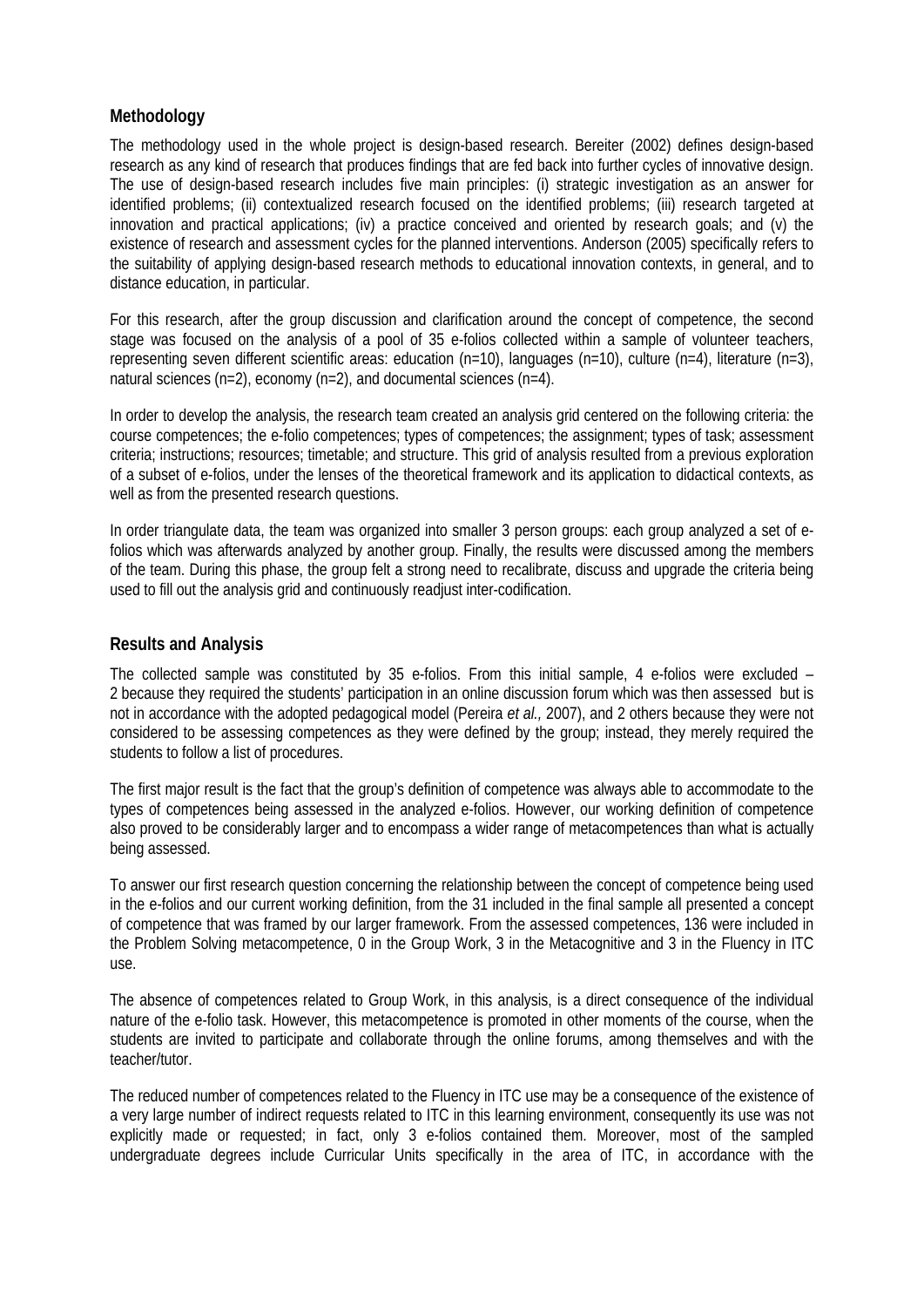requirements of the Bologna Process (European Commission, 2008b), that have not been included in this sample and that are particularly targeted at the development of ITC use competences.

Related to the Metacognitive metacompetence there were also only 3 e-folios assessing competences associated with the analysis of knowledge gaps. This may be due either to the fact that problem solving is more valued at the beginning of an undergraduate degree, or to the perceived difficulty felt by the teachers to assess metacognitive competences.

The large majority of the competences being assessed in the e-folios are framed by the metacompetence of Problem Solving. In particular, competence 1 (Table 2) was object of assessment in most of the analyzed e-folios (77%), appearing even more than once in several occasions. Competence 6 (Table 2) was the second most frequent competence, being assessed in a large number (45%) of the analyzed e-folios. Competences 3 and 7 were also assessed a reasonable number of times. Competences 2, 4, and 5 were all also assessed but less frequently.

#### Table 2 Frequency of observed competences

| Competence                                                                                    | Frequency |
|-----------------------------------------------------------------------------------------------|-----------|
| 1. Observe/gather/select/identify/analyze phenomena/situations/cases/documents according to a | 50        |
| theory/approach/perspective                                                                   |           |
| 2. Compare/justify/confront/question perspectives/approaches/viewpoints                       | 16        |
| 3. Decide/state/ make judgments                                                               | 4         |
| 4. Plan/organize/design an intervention/product/service                                       | 10        |
| 5. Argument/question/discuss                                                                  | 30        |
| 6. Present/synthesize/summarize in diverse contexts about situations/phenomena/cases          | 19        |
| 7. Plan/present a discourse (audio, video, text)                                              |           |

Finally, it was observed that there was a certain diversity concerning the types of competences being assessed in each e-folio: there were 5 e-folios that only assessed one type of competences, 10 e-folios that assessed two types, 11 e-folios that assessed three types and 5 e-folios that assessed four types. It is important to analyze up to which point this variability may be related to the nature of the task being asked, the scientific area, and/or the competences defined for each particular curricular unit.

To answer our second research question we attempted to create a descriptive characterization of the e-folios. Table 3 presents a summary of the main characteristics common to the sampled e-folios. As it might be expected, most of the e-folios included instructions related to the task at hand, the assessment criteria, and the needed resources.

Table 3 Characteristics of the e-folios

| Characteristic                                                | Frequency | %  |
|---------------------------------------------------------------|-----------|----|
| Instructions detailing the steps to take to complete the task | 28        | 90 |
| Instructions related to formal aspects                        | 23        | 74 |
| Assessment criteria                                           | 26        | 84 |
| Resources                                                     | 25        | 81 |
| <b>Timeframe</b>                                              |           | 55 |

The types of tasks also constituted another source of variation. Table 4 presents a summary of tasks in the 31 analyzed e-folios. It is important to notice that some of the e-folios required more than one task (for example, an essay and a practical exercise). From this analysis, the preeminence of essay and practical exercises tasks become clear. This may be due to the fact that the gathered sample is mainly represented by e-folios from the social sciences and the language/literature/culture learning areas.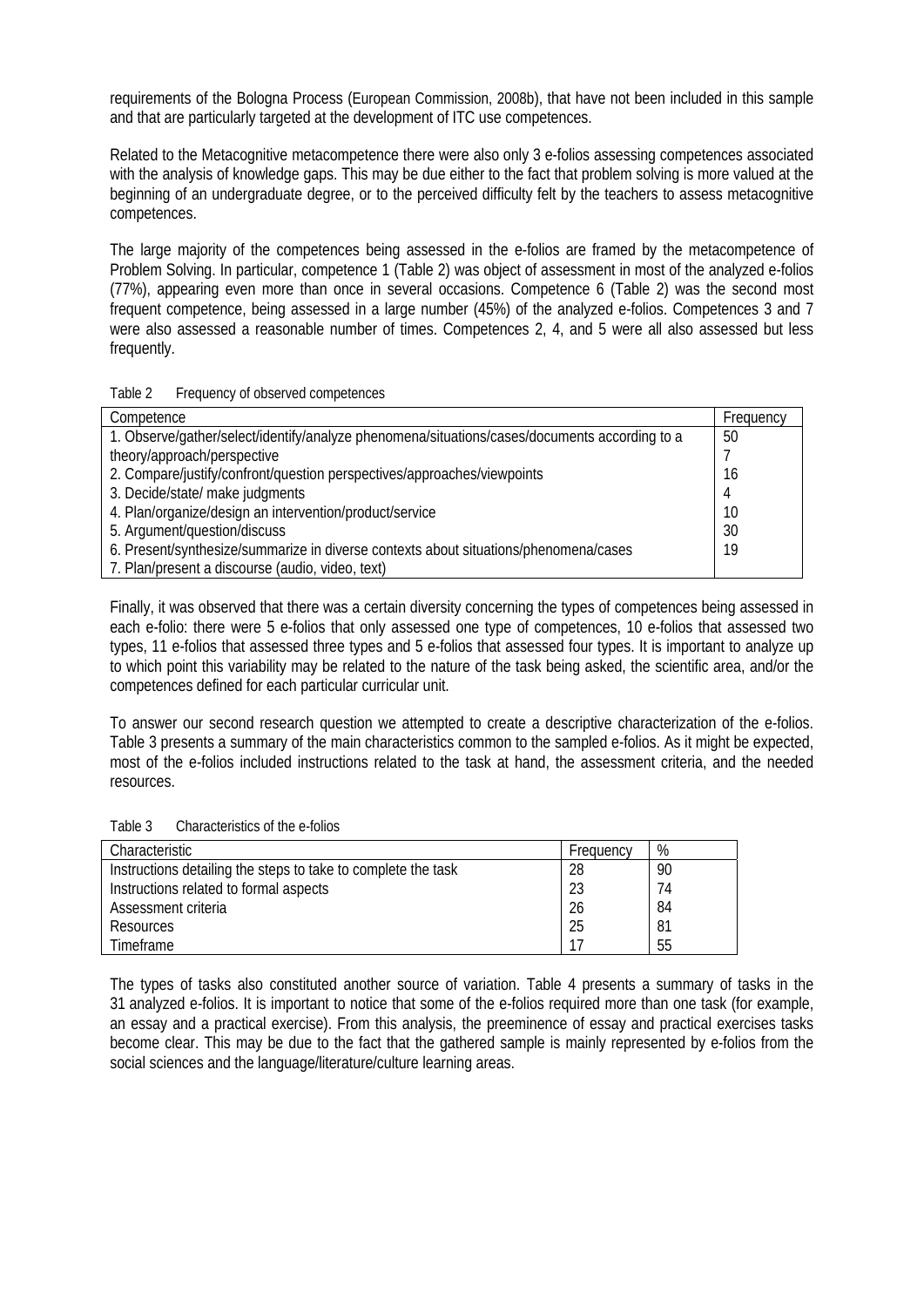Table 4 Type of task of the e-folios

| Task                                                                        | Frequency | %  |
|-----------------------------------------------------------------------------|-----------|----|
| Essay (writing composition, reflection, analysis)                           | 20        | 65 |
| Practical exercise (application, demonstration)                             |           | 32 |
| Construction of an artifact (blog, pictures, poster, video, slideshow)      |           | 16 |
| Critical comment (stating an opinion)                                       |           | 10 |
| Project (designing a planned action)                                        |           |    |
| Report (of fieldwork, of experimental work)                                 |           |    |
| Reading review (reading guide summarizing the main ideas in a text/excerpt) |           |    |

In 25 (81%) of the analyzed e-folios the students were required to make use of some kind of resource that was explicitly mentioned. Such set of resources are: texts included in the e-folio (6) (to contextualize or to be used as a tool for reading comprehension); other texts (12) (newspaper articles, research journal articles or book chapters/excerpts); links to external sources (10) (such as blogs, podcasts or videos); and a TV program. This description illustrates the teachers' preference for traditional types of written sources.

A large majority of the e-folios (26 representing 84% of the total sample) also made explicit several aspects concerning the way that the assessment was to be operationalized, while 16% did not include any references to the assessment process. However, the assessment criteria were not always made explicit: in some cases only a scoring rubric was presented, while in others some of the content requirements were mentioned. The level of specification varied considerably.

To conclude, one final aspect of the e-folios that was considered for the analysis was the overall structure in which it was organized. In particular, there was an attempt to clarify the constituting sections of each e-folio. The number of sections ranged from one to nine, in the cases with a higher number of specifications. Examples of the sections include: description of the activity; timetable; resources; objectives; competences; calendar; formal instructions; assessment criteria; estimation of student time required to complete the e-folio. Others presented a simpler structure, closer to a traditional written examination/test, and included only 2 to 4 sections (such as reading comprehension and written comprehension). In our sample, two subsets emerged: 61% of the e-folios contain four or less sections, while 39% of the e-folios are constituted by seven to nine sections. This appears to indicate two different conceptions of the way to present the e-folio to the students, one with a very structured and specified organization, and another exhibiting the opposite tendency, i.e. not valuing a detailed structure. As a matter of fact, the adopted pedagogical model (Pereira *et al.,* 2007) is sufficiently open to allow a wide range of tasks and structures.

## **Conclusions and Implications**

From the analyzed e-folios, it becomes clear that the assessed competences were all framed by the concept of competence assumed by this research group, although they are not always presented with a clear formulation. The most valued type of competence was clearly "problem solving". Within this metacompetence, most of the efolios required the students to "gather and analyze information". The majority of them required the "synthesis of perspectives", while others asked the students to "plan and design a discourse", and demanded the students to "make judgments". Finally, a few of the e-folios required students to "argument and discuss situations/cases", to "confront viewpoints", and to "design a project".

Although the assessment of the fluency in ITC use competence only appeared in a reduced number of e-folios, it is an underlined assumption to the concept of the e-folios, given their digital nature. Furthermore, several of the analyzed e-folios explicitly required online research tasks, while others required the use of diverse software, what is aligned with the "efficient use of ITC tools" competence (number 14 in Table 1). The absence of the metacompetence "group work" in the analyzed e-folios can be considered an expected result, given the individual nature of the work required in them.

In this sample of e-folios only a small number of situations promoting the assessment of metacognitive competences were observed. On the one hand, this may be due to the small sample and because the analyzed sample was drawn from curricular units belonging, in general, to the 1<sup>st</sup> year of several undergraduate degrees; on the other hand, the paradigm shift towards a student-centered learning environment is also recent at the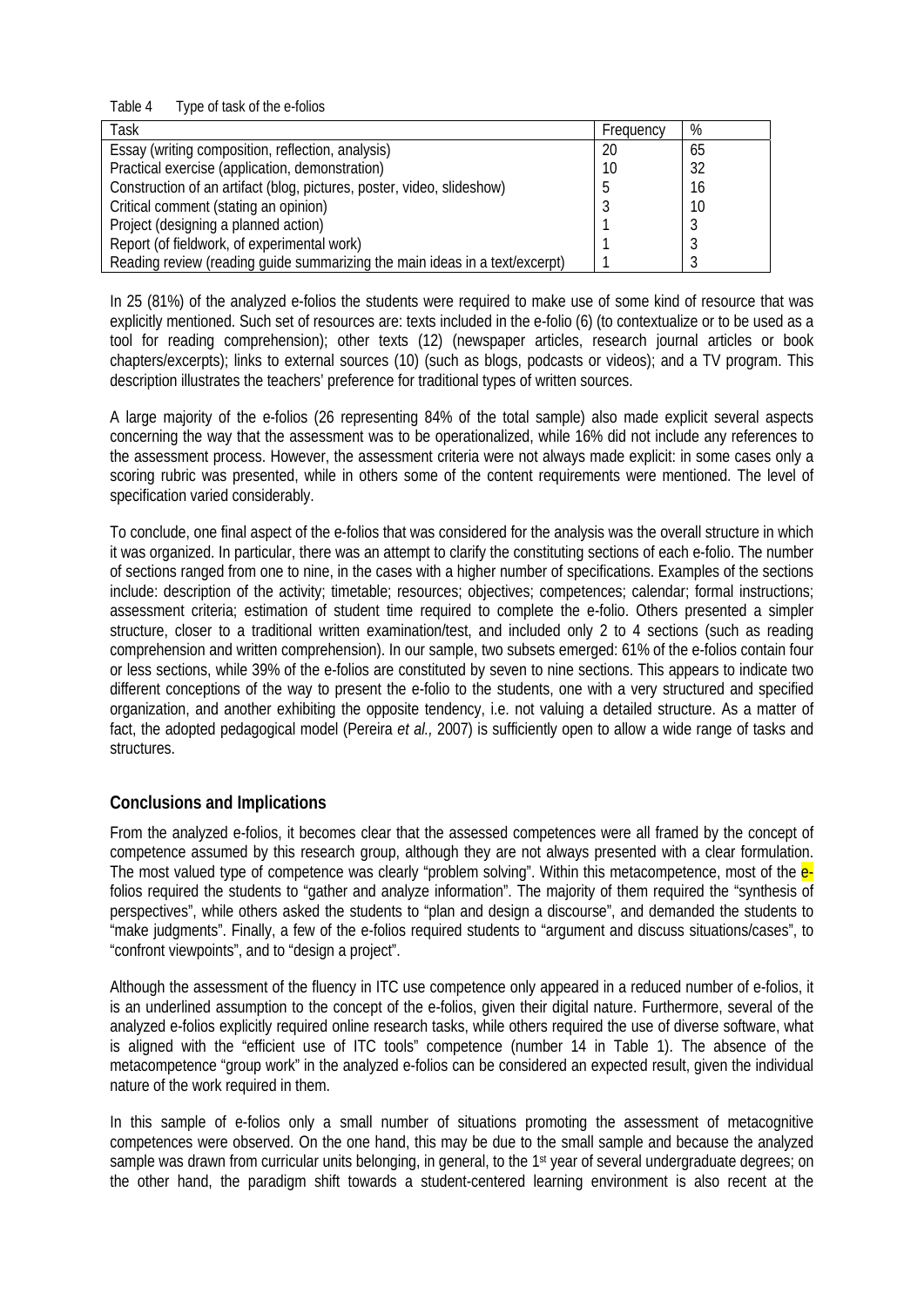University and probably responsible for the lack of investment in the development and assessment of metacognitive competences. Given the fact that this is an exploratory study, we stress the relevance and need of increasing the sample size, particularly the number of e-folios from  $2<sup>nd</sup>$  and  $3<sup>rd</sup>$  year curricular units, as well as efolios from other scientific areas.

The used pedagogical model (Pereira *et al*., 2007) has improved and expanded the possibility of using alternative assessment strategies. These new alternative assessment strategies can be implemented not only in the e-folios but also in the types of resources and the tasks designed by the teachers. However, the e-folio is still a very recent tool, with only one year of implementation, and this fact may be responsible for the strong emphasis on textual based resources and essays. The use of textual based resources is often appropriate and recommended to develop problem solving types of competences. Nevertheless, it is expectable that in the future, with the development and consolidation of the change process, the variety of resources and types of tasks being used will increase considerably.

There is also a clear awareness from the teachers of the need to include information about their assessment practices in the e-folios. However, a lack of clarity about what to include about assessment seems to persist. This aspect is particularly relevant given its pertinence to student learning (Birenbaum, 2003; Brown, Bull & Pendlebury, 1997).

Moreover, there is not a clear structure pattern for the analyzed e-folios, reflecting several interpretations of what an e-folio may be. However, in particular areas such as foreign languages learning, the emergence of a pattern of e-folios with similar structures is apparent. Furthermore, based on the produced analysis, this group believes that particular sections in the structure of the e-folios are especially important and ought to be explicit for the student performance and learning. These sections may include: the competences being assessed; the assessment and scoring criteria; the task that the students are expected to perform; and formal requirements to be met. This is mainly important in a distance learning framework, where the student is not physically present, and it becomes necessary to provide him with clear prompts about how to organize his/her work and so promote a studentcentered learning environment.

Finally, the sharing of these preliminary results may assume a relevant role for the teachers who are currently using this new tool, or will be in the future, in order to promote a reflective analysis about their own assessment practices.

#### **References**

- 1. BIRENBAUM, M. (2003). *New insights into learning and teaching and their implications for assessment.* In M. Segers, F. J. R. C. Dochy, & E. Cascallar (Eds.), Optimising new modes of assessment: In search of qualities and standards, 13–36. Dordrecht, The Netherlands: Kluwer Adademic Publishers.
- 2. BROWN, G.; BULL, J.; PENDLEBURY, M. (1997). *Assessing Student Learning in Higher Education.* New York: Routledge.
- 3. European Commission (2008a). *Education and Training 2010* http://ec.europa.eu/education/policies/2010/et\_2010\_en.html
- 4. European Commission (2008b). *The Bologna Process* http://ec.europa.eu/education/policies/educ/bologna/bologna\_en.html
- 5. Directorate for Education, Employment, Labour and Social Affairs (2002). *Definition and Selection of Competences (DESECO): Theoretical and Conceptual Foundations Strategy Paper*. OCDE.
- 6. MACLELLAN, E. (2004). *How convincing is alternative assessment for use in higher education?* Assessment & Evaluation in Higher Education. 29(3) (pp. 311-321)
- 7. MATTEO, J.; SANGRÀ, A. (2007). *Designing online learning assessment through alternative approaches: facing the concerns*, European Journal of Open, Distance and E-learning, http://www.eurodl.org/
- 8. PEREIRA, A.; MENDES, A.Q.; MORGADO, L.; AMANTE, L.; BIDARRA, A. (2007). *Universidade Aberta's Pedagogical Model for Distance Education: A University for the Future*. Lisboa: Universidade Aberta.
- 9. REY, B.; CARETTE, V.; DEFRANCE, A.; KAHN, S. (2005). *As competências na escola. Aprendizagem e avaliação*. Vila Nova de Gaia: Gailivro.